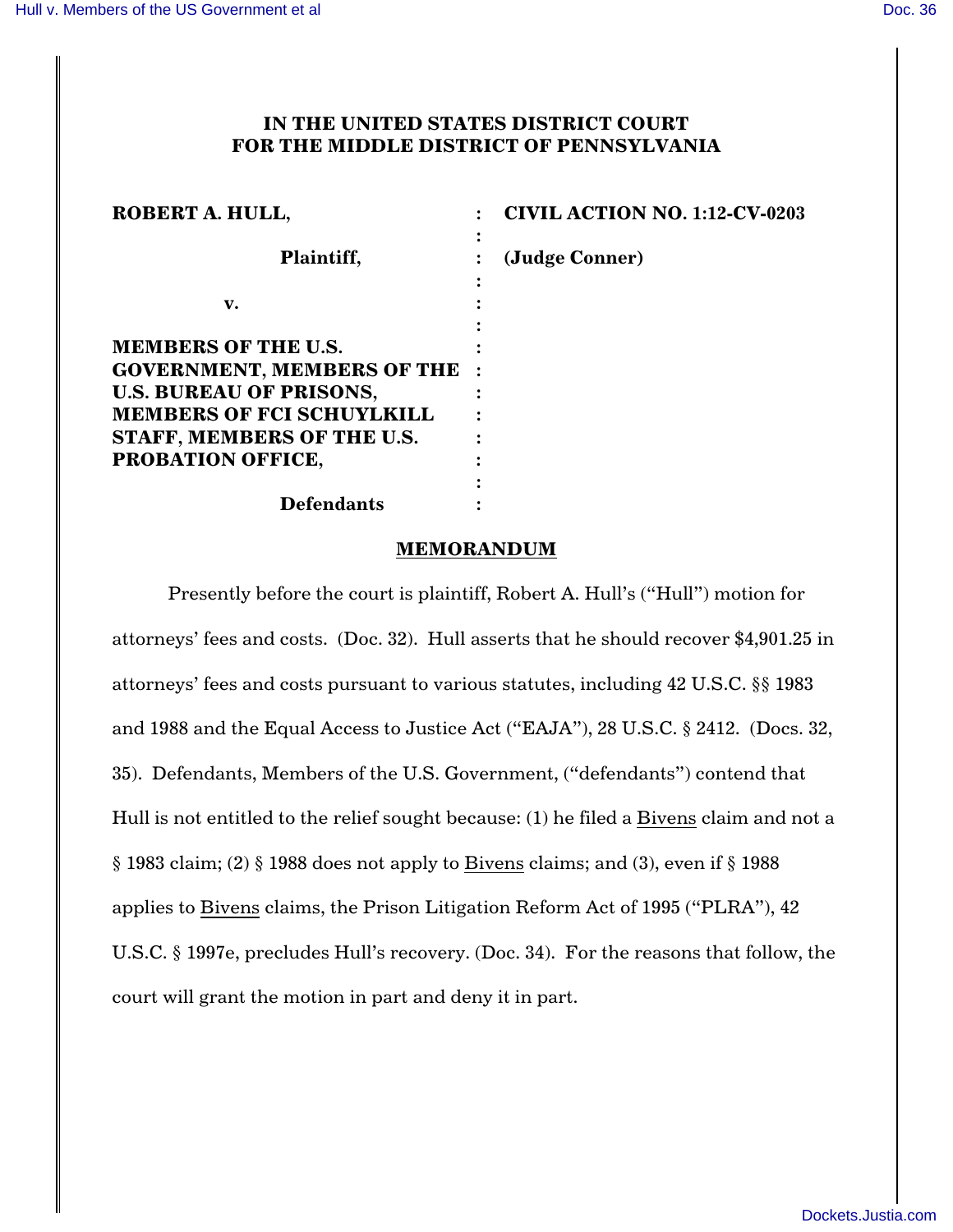## **I. Statement of Facts & Procedural History**

Hull, who was released from custody within the Bureau of Prisons on March 13, 2012, was previously incarcerated at the Schuylkill Federal Correctional Institution ("FCI Schuylkill"). On February 2, 2012, during his imprisonment, Hull filed the above *pro se* action, alleging that defendants conspired to deprive him of medical treatment for methicillin-resistant staphylococcus aureus (MRSA), access to the courts, and "emotional security, due process and necessities of civilian life." (Doc. 1). Hull made nine requests for relief including a request for an "order compelling adequate medical care." (Doc. 1).

After reviewing Hull's complaint, this court issued an order on February 10, 2012 construing Hull's motion as asserting an Eighth Amendment claim and seeking immediate injunctive relief. (Doc. 10). The court directed the U.S. Marshals to serve the Warden and the Chief Medical Director at FCI Schuylkill with the complaint. Id. Angus Love, Esquire ("Attorney Love") entered his appearance as attorney for Hull on February 13,  $2012<sup>1</sup>$  and the court conducted a telephone conference on the request for emergency medical relief on February 17, 2012. (Doc. 11, 15). The court determined that Hull required immediate medical attention and issued an order to ensure that he received treatment. (Doc. 15, 16). The court ordered that a certified physician supervise Hull's evaluation and treatment, and that defendants provide the court with a status report by February 27, 2012. (Doc.

 $^{\rm 1}$  Attorney Love's appearance for Hull was only for the purpose of the emergency medical relief portion of Hull's complaint. (Doc. 11).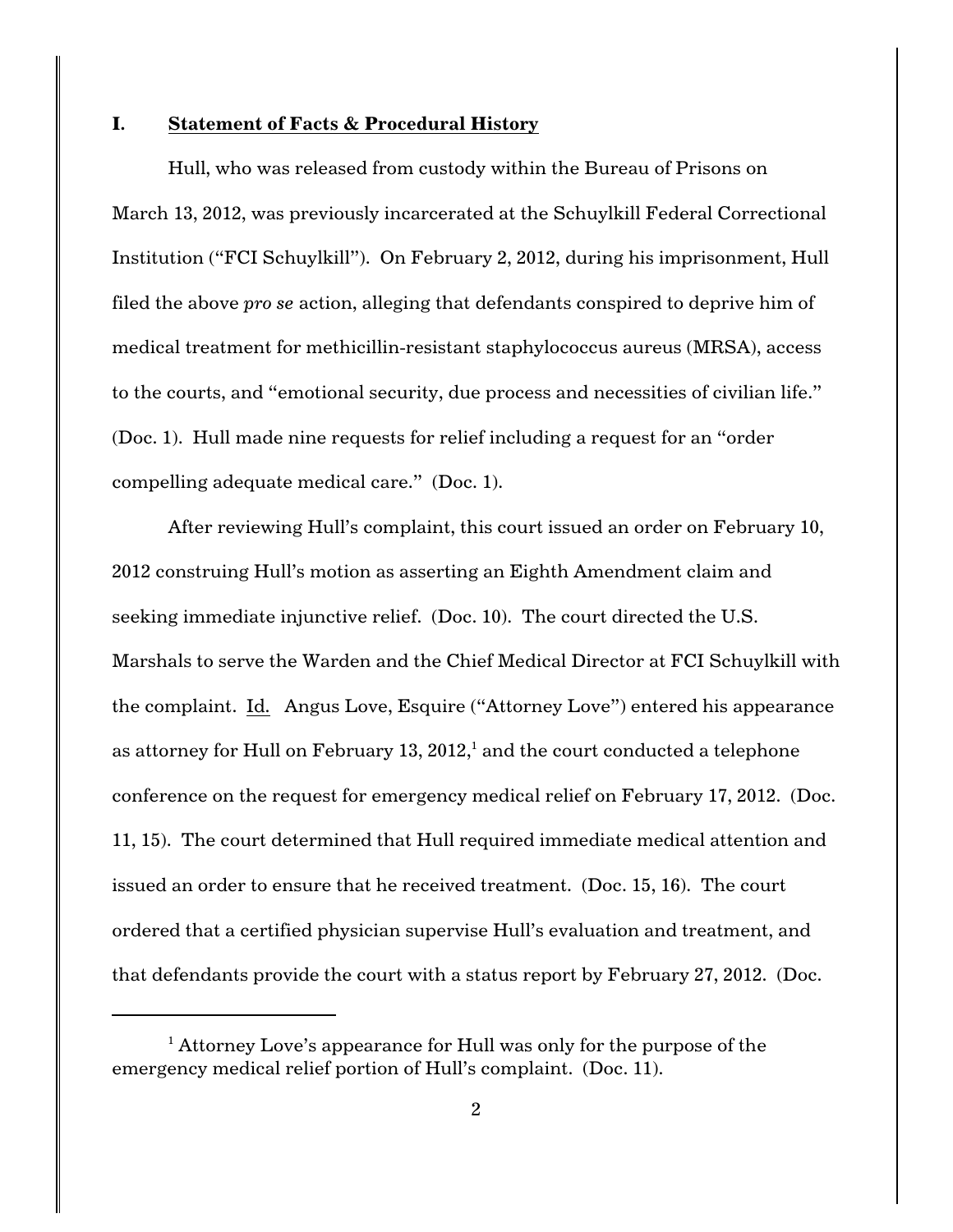16). Defendants provided a status report on February 27, 2012 confirming that Dr. Ellen Mace-Leibson treated Hull, conducted laboratory tests, prescribed medication, and counseled Hull on proper hygiene practices and other techniques to reduce the effects of his condition. (Doc. 25).

Attorney Love subsequently filed the instant motion for attorneys' fees on March 7, 2012, and a memorandum in support of the motion on March 9, 2012. (Docs. 32, 33). Defendants responded by filing a brief in opposition to Hull's motion on March 26, 2012, and Hull filed a reply on April 9, 2012. (Docs. 33, 34). The motion has been fully briefed and is ripe for disposition.

## **II. Discussion**<sup>2</sup>

Hull argues that he is entitled to attorneys' fees pursuant to 42 U.S.C. § 1988, or in the alternative, pursuant to the EAJA. (Docs. 33, 35). Section 1988 is the channel by which the prevailing party in a § 1983 suit may recover attorney's fees from a state government or state officials. 42 U.S.C. §§ 1983, 1988. Similarly, the Equal Access to Justice Act (EAJA) is the channel by which the prevailing party may be awarded attorneys' fees and expenses in a suit against the "United States or an agency or an official of the United States acting in his or her official capacity." 28 U.S.C. § 2412(b).

 $2$  The court has jurisdiction to hear this matter pursuant to 28 U.S.C. § 1331 ("The district courts shall have original jurisdiction of all civil actions arising under the Constitution, laws, or treaties of the United States."). Chamberlin Mfg. Co. v. Local Lodge No. 847, 474 F. Supp. 2d 682, 686 (M.D. Pa. 2007).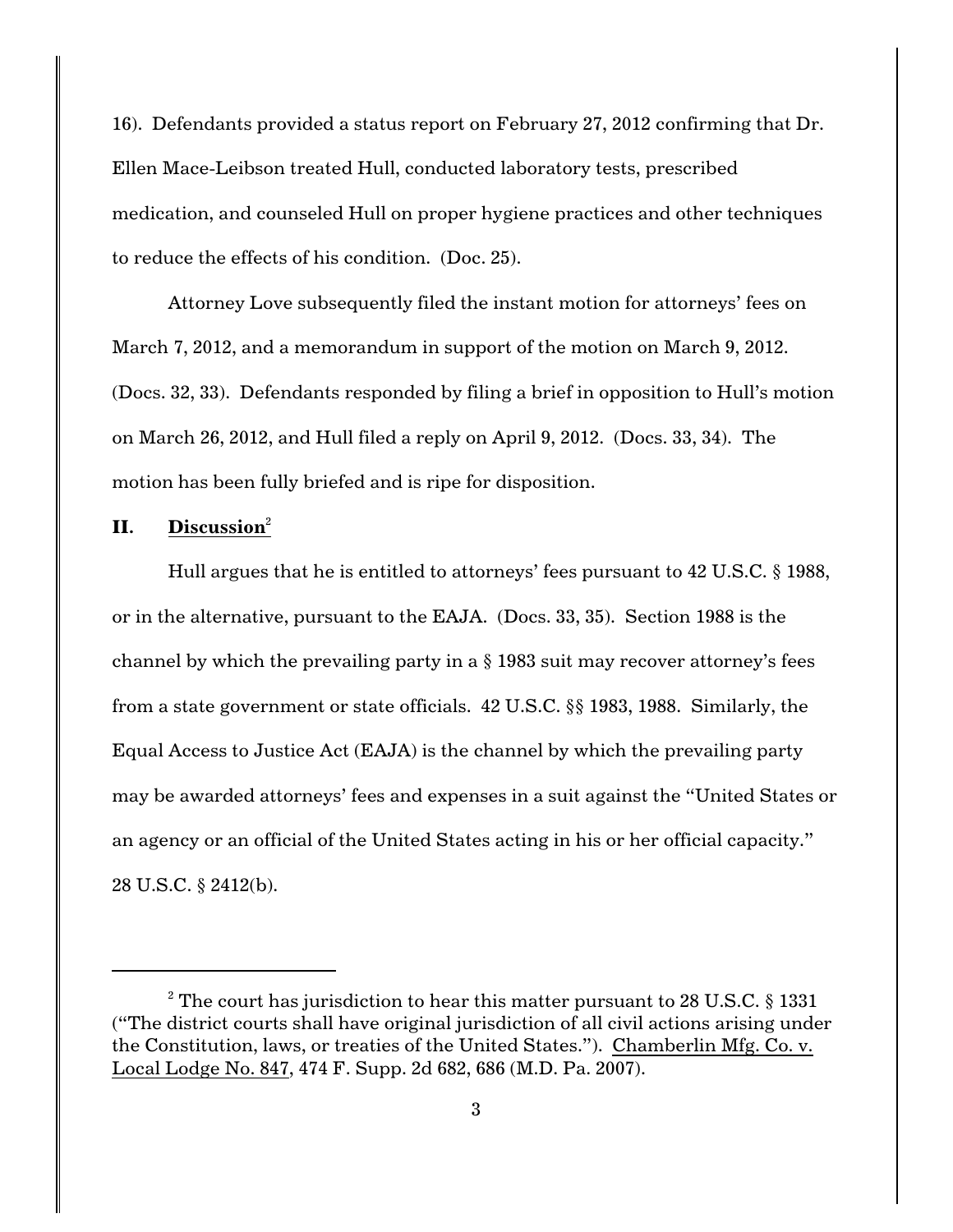There are four issues before the court which will be addressed in turn:

(1) whether Hull presented a  $\S$  1983 claim or a Bivens claim; (2) whether he meets the statutory requirements to recover attorneys' fees for his claim; (3) whether the PLRA precludes Hull's ability to recover fees; and (4), if he is entitled to fees, the amount he is entitled to recover. The court concludes that Hull has presented a Bivens claim, thereby rendering the attorneys fee provision of 42 U.S.C. § 1988 inapplicable to the instant action, but that fees are recoverable under the EAJA.

#### **A. Hull Presents a Bivens Claim**

It is well established that a party seeking redress for constitutional violations against a party acting under color of state law is entitled to do so under § 1983. 42 U.S.C. § 1983. It is also unquestioned that a party seeking redress for violations of his rights against a party acting under color of federal law must do so by presenting what has become known as a Bivens claim or Bivens action. Brown v. Phillip Morris, Inc., 250 F.3d 789, 800 (3d Cir. 2001) (citing Bivens v. Six Unknown Federal Narcotics Agents, 403 U.S. 388 (1971)).

Hull, who brings his claims against members of the United States government, has clearly presented a Bivens claim, not a § 1983 claim. Brown, 250 F.3d at 800 (3d Cir. 2001); Zolicoffer v. F.B.I., 884 F.Supp. 173, 175 (M.D. Pa. 1995) (Doc. 1).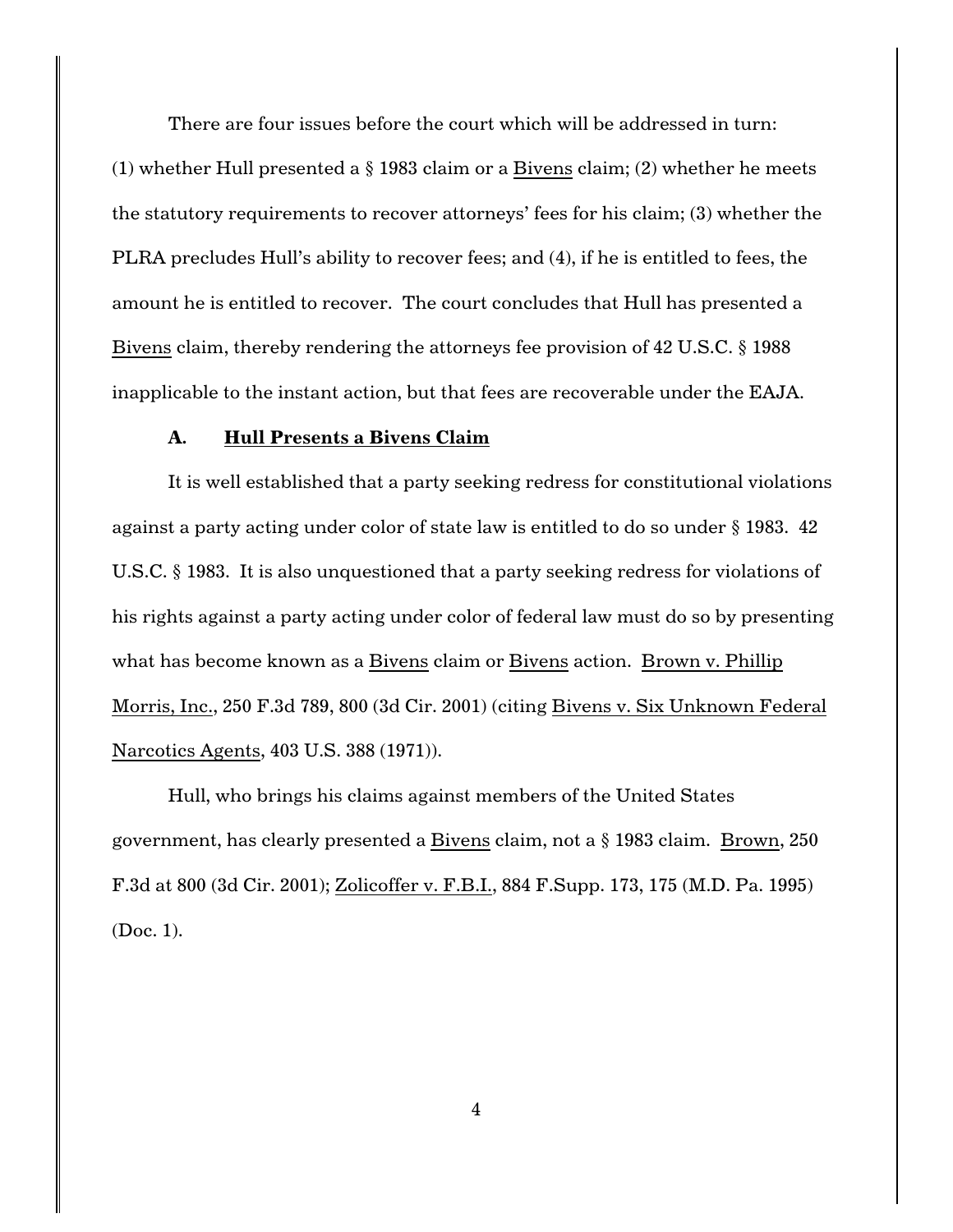## **B. Hull is Not Entitled to Recover Attorneys' Fees Pursuant to 42 U.S.C. § 1988 but May Recover Attorneys' Fees Through the EAJA**

First, the attorneys fee provision of 42 U.S.C. § 1988 is inapplicable in the instant matter. Section 1988 authorizes the recovery of attorneys fees only for actions arising under the specifically enumerated statutes in § 1988. See 42 U.S.C. § 1988(b); Maxwell v. Dodd, No. 08-11326, 2010 WL 1626403, at \*10 (E.D. Mich. Apr. 21, 2010); see also Hall v. United States, 773 F.2d 707, 707 (6th Cir. 1985) ("The federal government must violate one of the sections enumerated in section 1988 to be liable for attorney fees under that section."); Unus v. Kane, 565 F.3d 103, 127 (4th Cir. 2009) (stating that § 1988 does not authorize a fee award for Bivens claims). As noted above, Hull brings this Bivens actions against members of the federal government. A Bivens action is not an enumerated cause of action under § 1988, therefore Hull may not recover attorneys' fees pursuant to that statute.

Given the unique circumstances present in the instant matter, Hull may, however, recover attorneys fees pursuant to the EAJA. The EAJA provides in pertinent part:

Except as otherwise specifically provided by statute, a court shall award to a prevailing party other than the United States fees and other expenses $^3 \ldots$ incurred by that party in any civil action (other than cases sounding in tort), including proceedings for judicial review of agency action, brought by or against the United States<sup>4</sup> in any court having jurisdiction of that action,

 $3$  "'[F]ees and other expenses' includes . . . reasonable attorney fees..." 28 U.S.C. § 2412(d)(2)(A)

<sup>&</sup>lt;sup>4</sup> "United States' includes any agency and any official of the United States acting in his or her official capacity." 28 U.S.C.  $\S$  2412(d)(2)(C).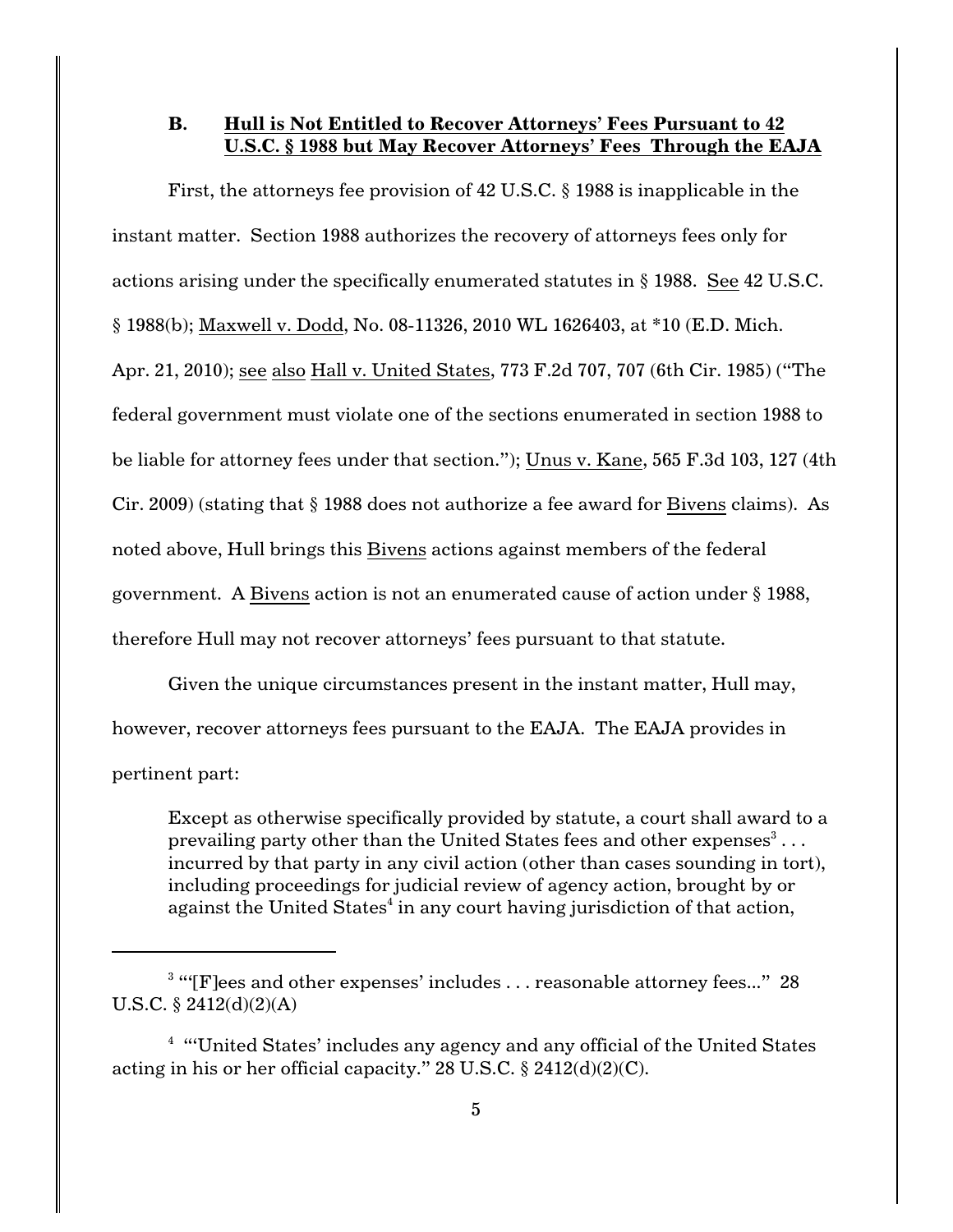unless the court finds that the position of the United States was substantially justified or that special circumstances make an award unjust.

### 28 U.S.C. § 2412(d)(1)(A).

A plaintiff will win the day on his claim for attorneys' fees under the EAJA if he proves that he is the prevailing party in the action.<sup>5</sup> 28 U.S.C. § 2412(d)(1)(A). Generally, the "'prevailing party' is [the] one who fairly can be found by the district court to have essentially succeeded on his claims for relief" on the merits.<sup>6</sup> French v. Bowen, 708 F. Supp. 644, 647 (M.D. Pa. 1989) (internal citations omitted). To succeed, one must prove that there is a "causal-connection" between the cause of action and the relief obtained. Id. at 647. To prevail, the party need only succeed on any one significant issue. People Against Police Violence v. City of Pittsburgh, 520 F.3d 226, 232 (3d Cir. 2008) (internal citations omitted); accord French, 708 F. Supp at 647 (holding that to succeed a plaintiff need not obtain the exact "form or extent of relief" as originally requested). Finally, the party need not carry the litigation through to a final judgment in order to obtain attorneys' fees. People Against Police Violence, 520 F. 3d at 232.

 $^5$  Defendants failed to argue that Hull was not a "prevailing party" and conceded that he received some of the relief he originally requested. Defendants only argued that Hull did not prove "an actual violation of a protected right," a requirement of the PLRA (which is inapplicable to the case *sub judice*) but not the EAJA. (Doc. 34); see infra Part II.C.

 $^6$  When defining "prevailing party," the court may interpret the term by considering "similarly worded fee-shifting laws" such as § 1988. French v. Bowen, 708 F. Supp. 644, 647 fn. 2 (M.D. Pa. 1989) (citing Brown v. Sec. of Health and Human Services, 747 F.2d 878, 882 (3d Cir. 1984).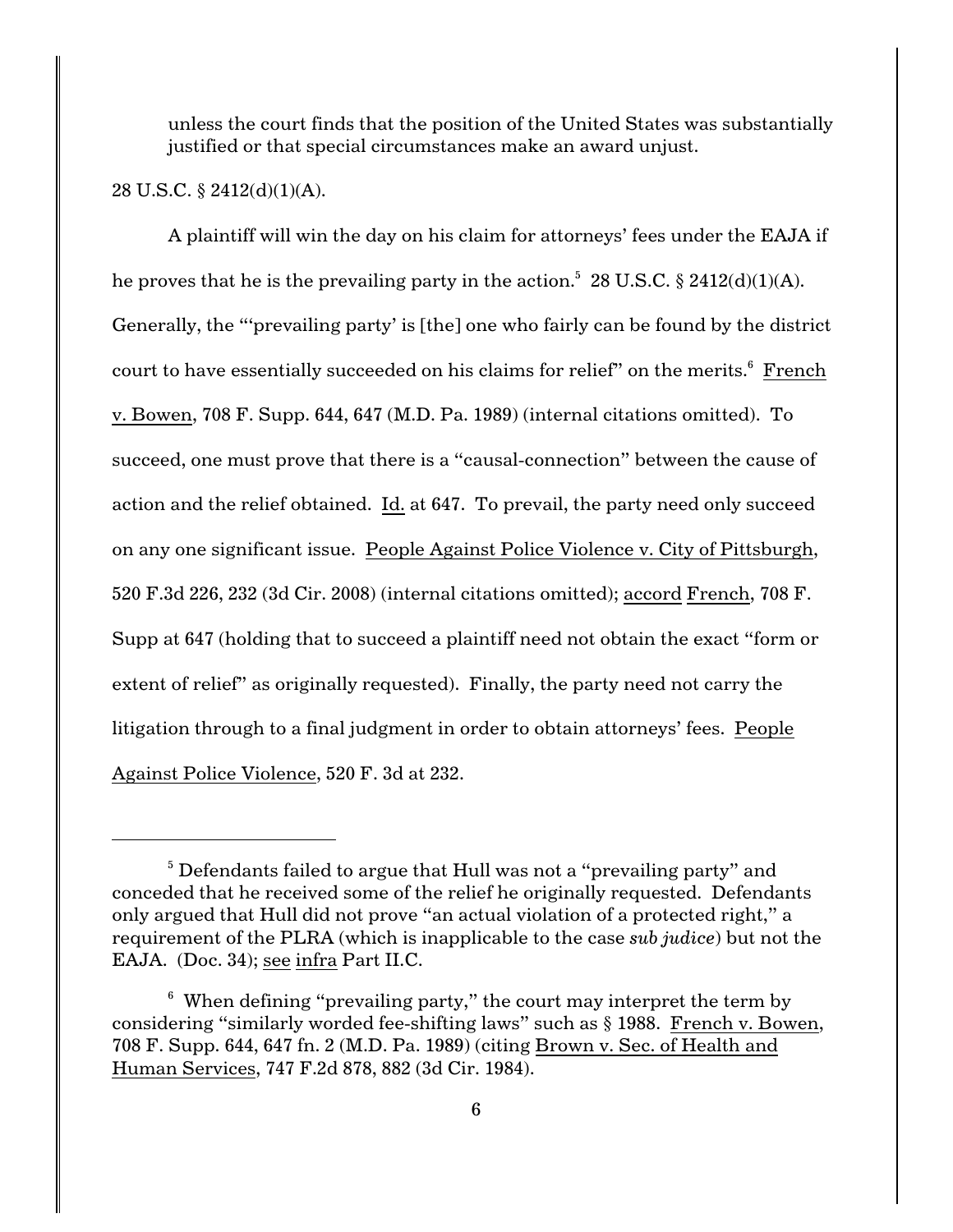Hull, who was the "prevailing party" in his Bivens claim in which he sought and obtained injunctive relief is entitled to attorneys' fees pursuant to the EAJA. See Lucas v. White, 63 F. Supp. 2d 1046, 1052-53 (N.D. Cal. 1999) (awarding attorneys' fees under the EAJA in Bivens action where "plaintiffs' action was clearly 'aimed primarily at' obtaining equitable relief against government officials to end practices in the federal prison system that violated the plaintiffs' constitutional rights under the Fourth, Fifth, and Eighth Amendments" (citing  $\rm{Ramon}$  by  $\rm{Ramon}$  v.  $\rm{Soto},$   $916$   $\rm{F.2d}$   $1377$  ( $9\rm{th}$  Cir. 1990))). $^7\,$  In Hull's complaint, he requested an "order compelling adequate medical care." (Doc. 1). The court granted this request on February 17, 2012 when it ordered that a certified physician complete a full medical evaluation of Hull, that Hull receive all "reasonable and appropriate medical treatment," and that defendants "provide the court with a status report" on or before February 27, 2012. (Doc. 16). To this limited extent, Hull meets the definition of a "prevailing party" because his cause of action led this court to issue the above order which in turn provided Hull with the relief he sought;

<sup>&</sup>lt;sup>7</sup> But see Couden v. Duffey, 826 F. Supp. 2d 711, 717 & n.23 (D. Del. 2011); Kreines v. United States, 33 F.3d 1105, 1109 (9th Cir. 1994) (holding that the EAJA "does not authorize the courts to award attorney's fees against the United States in *Bivens* actions. Federal agents are sued in their individual capacities rather than their official capacities in *Bivens* actions; thus, a *Bivens* action is not a 'civil action  $\ldots$  against the United States' under § 2412(d)"); Maxwell, 2010 WL 1626403, at \*10 (finding that attorneys' fees are not recoverable under the EAJA in a Bivens action); GasPlus, L.L.C. v. U.S. Dep't of Interior, 593 F. Supp. 2d 80, 88-89 (D.D.C. 2009) ("Bivens actions involve claims against federal officials in their *individual capacities*. Accordingly, Subsection 2412(d)(1)(A) 'does not authorize the courts to award attorney's fees against the United States in Bivens actions.'" (quoting Kreines, 33 F.3d at 1109)).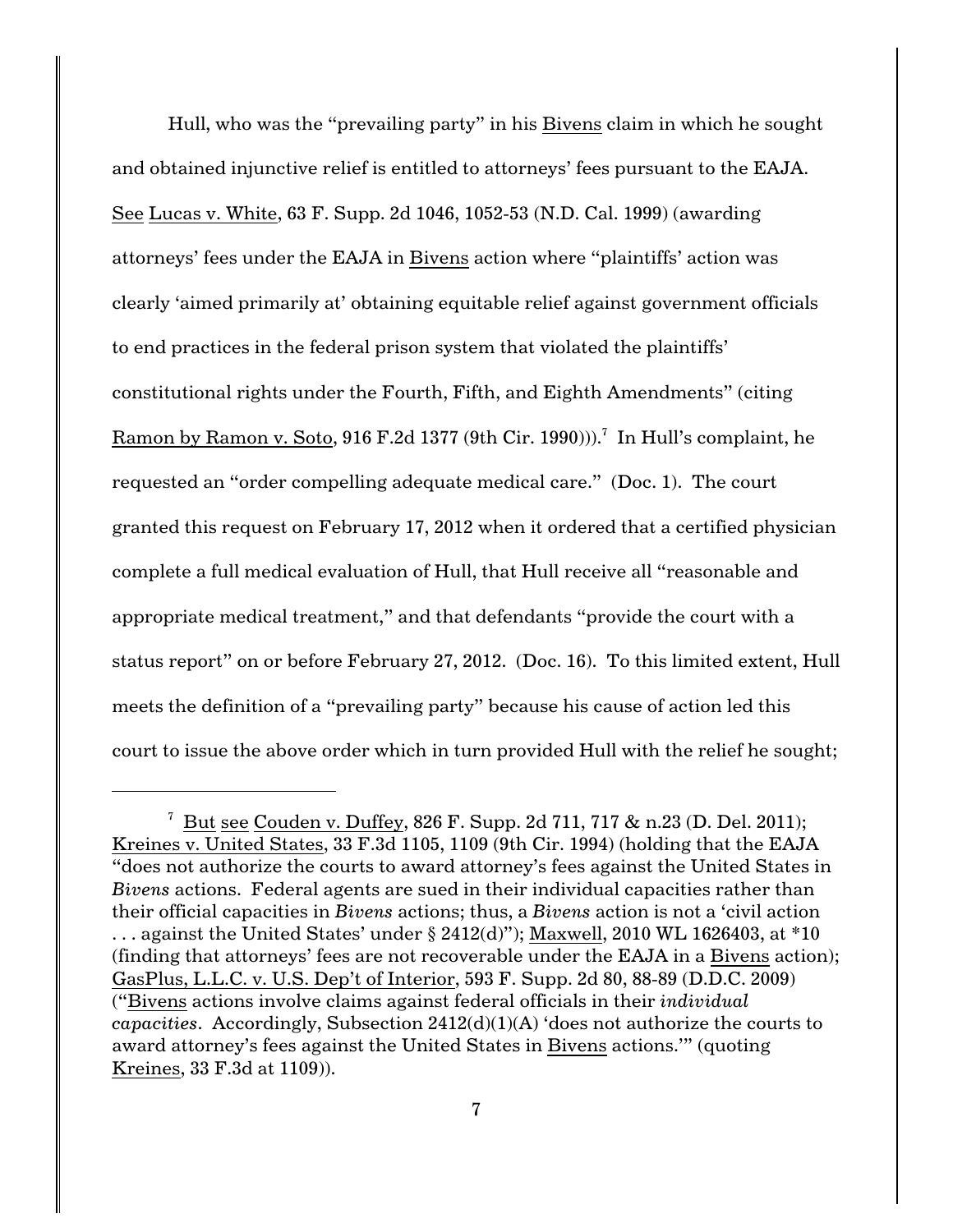it is irrelevant that he succeeded in only one of his nine requests for relief. Further, the claim for attorneys' fees relates solely to the injunctive relief sought and subsequently obtained. (Docs. 11, 32, 32-1, 33). Moreover, the defendants did not produce evidence, and this court found no evidence in the record, that their position was "substantially justified or that special circumstances [exist which would] make an award unjust." 28 U.S.C.A.  $\S 2412(d)(1)(A)$ ; (Doc. 33).

#### **C. The PLRA Does Not Preclude Hull from Recovering Attorney Fees**

The Prison Litigation Reform Act does affect Hull's claim for attorney's fees under the EAJA. The attorney's fee provision of the PLRA only applies to fees authorized under § 1988. 42 U.S.C.A. § 1997e(d)(1); 42 U.S.C.A. § 1988(b) (listing the laws to which § 1988 applies).; Beckford v. Irvin, 60 F. Supp. 2d 85, 88 (W.D.N.Y. 1999) (holding that the PLRA fee limitations do not apply to plaintiffs who are entitled to attorneys' fees under a statute separate from § 1988); Lynn S. Branham, Toothless in Truth? The Ethereal Rational Basis Test and the Prison Litigation Reform Act's Disparate Restrictions on Attorney's Fees, 89 CAL. L. REV. 999, 1009 (2001) (arguing that the PLRA's fee restrictions only apply to "one fee-award statute: 42 U.S.C. § 1988). The section of the PLRA at issue here, states:

(1) In any action brought by a prisoner who is confined to any jail, prison, or other correctional facility, in which attorney's fees are authorized *under section 1988 of this title,* such fees shall not be awarded, except to the extent that–

(A) the fee was directly and reasonably incurred in proving an actual violation of the plaintiff's rights protected by a statute pursuant to which a fee may be awarded under section 1988 of this title.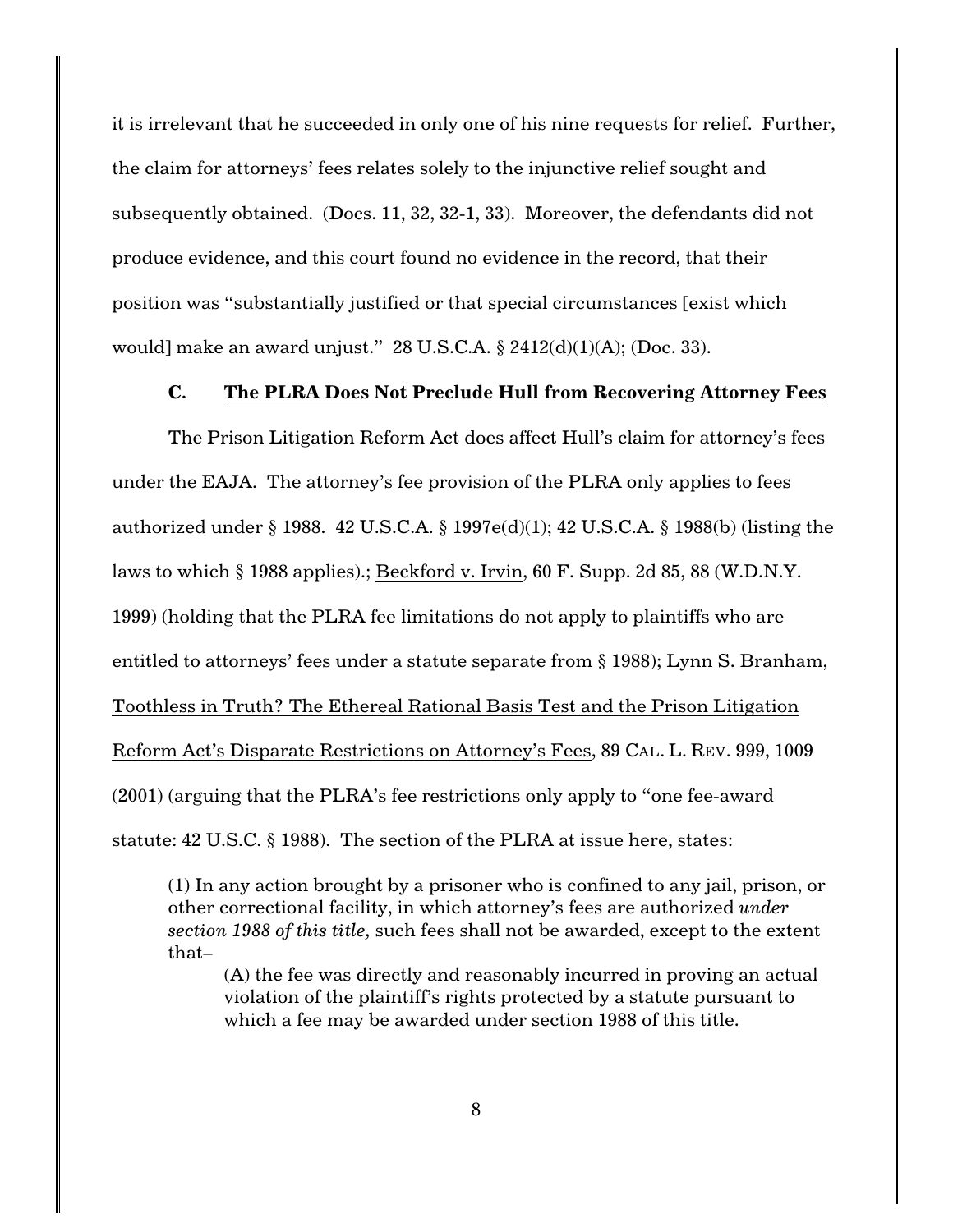42 U.S.C. § 1997e(d) (emphasis added).

By its plain language, this portion of the statute applies to attorneys' fees awards "under section 1988 of [Title 42]," which does not include Bivens actions. Id. Indeed, as discussed supra, § 1988 does not apply to Bivens actions. Unus v. Kane, 565 F.3d 103, 127 (4th Cir. 2009) (stating that  $\S$  1988 does not authorize a fee award for Bivens claims). Defendants have failed to provide any evidence that this portion of the PLRA applies to requests for attorneys' fees under the EAJA in Bivens actions, and this court has been unable to find precedent to that effect. (Doc. 34). The PLRA simply does not impact the award of attorney's fees under the EAJA in the instant matter.

#### **D. Award of Attorneys' Fees and Costs**

Having found that Hull is entitled to attorney's fees pursuant to the EAJA, the only remaining issue is the amount of fees to which he is entitled. Defendants did not dispute the number of hours submitted by Hull's attorneys nor the amount of money requested by Hull. (Doc. 34).  $8$  (Docs. 32, 33, 34, 35). However, the hourly rate cited by Hull's attorney—the rate set forth in the PLRA—is inapplicable as this is not a § 1988 attorney's fees claim. See 42 U.S.C. § 1997e(d)(3). The EAJA sets the hourly rate and reads in pertinent part:

<sup>&</sup>lt;sup>8</sup> Defendants did, however, clarify an error between Hull's motion and original brief in which the brief requested an erroneously low amount. Hull, in his first brief, omitted two hours of research by Attorney Love totaling \$375.00. The amount was included in both his original motion and his reply to defendants' brief in opposition of the motion.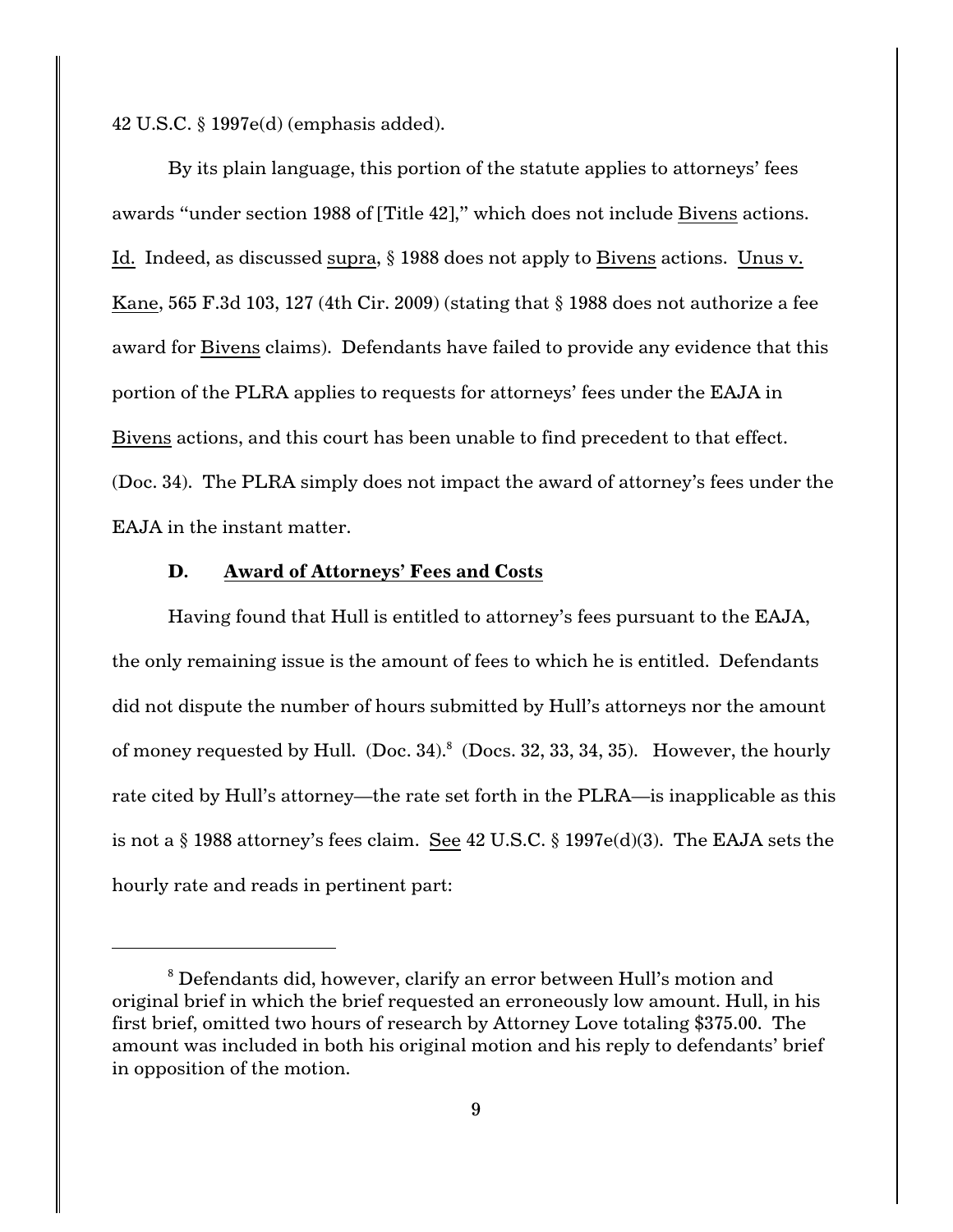'fees and other expenses' include[] . . .reasonable attorney fees (The amount of fees awarded under this subsection shall be based upon prevailing market rates for the kind and quality of the services furnished, except that . . . (ii) attorney fees shall not be awarded in excess of \$125 per hour unless the court determines that an increase in the cost of living or a special factor, such as the limited availability of qualified attorneys for the proceedings involved, justifies a higher fee.).

28 U.S.C. § 2412(d)(2)(A).

Pursuant to the EAJA section quoted above, Hull's attorneys' fees and costs

are calculated as follows:

| <b>Attorney</b>                    | <b>Hours</b> | Rate     | <b>Total</b> |
|------------------------------------|--------------|----------|--------------|
| Angus Love                         | 20.5         | \$125.00 | \$2,562.50   |
| Su Ming Yeh                        | 5.0          | \$125.00 | \$625.00     |
| Other Litigation Fees <sup>9</sup> |              |          | \$120.00     |
| <b>Total Recovery</b>              |              |          | \$3,307.50   |

# **IV. Conclusion**

For the foregoing reasons, Hull's motion for attorneys' fees and costs will be granted in part and denied in part. (Doc.32). The court will grant the motion for attorney's fees and award \$3,307.50 in attorney's fees and costs. An appropriate order follows.

> S/ Christopher C. Conner CHRISTOPHER C. CONNER United States District Judge

Date: August 14, 2012

 $\rm{^9}$  Litigation fees are also recoverable pursuant to the EAJA. 28 U.S.C.  $§ 2412(a)(1).$